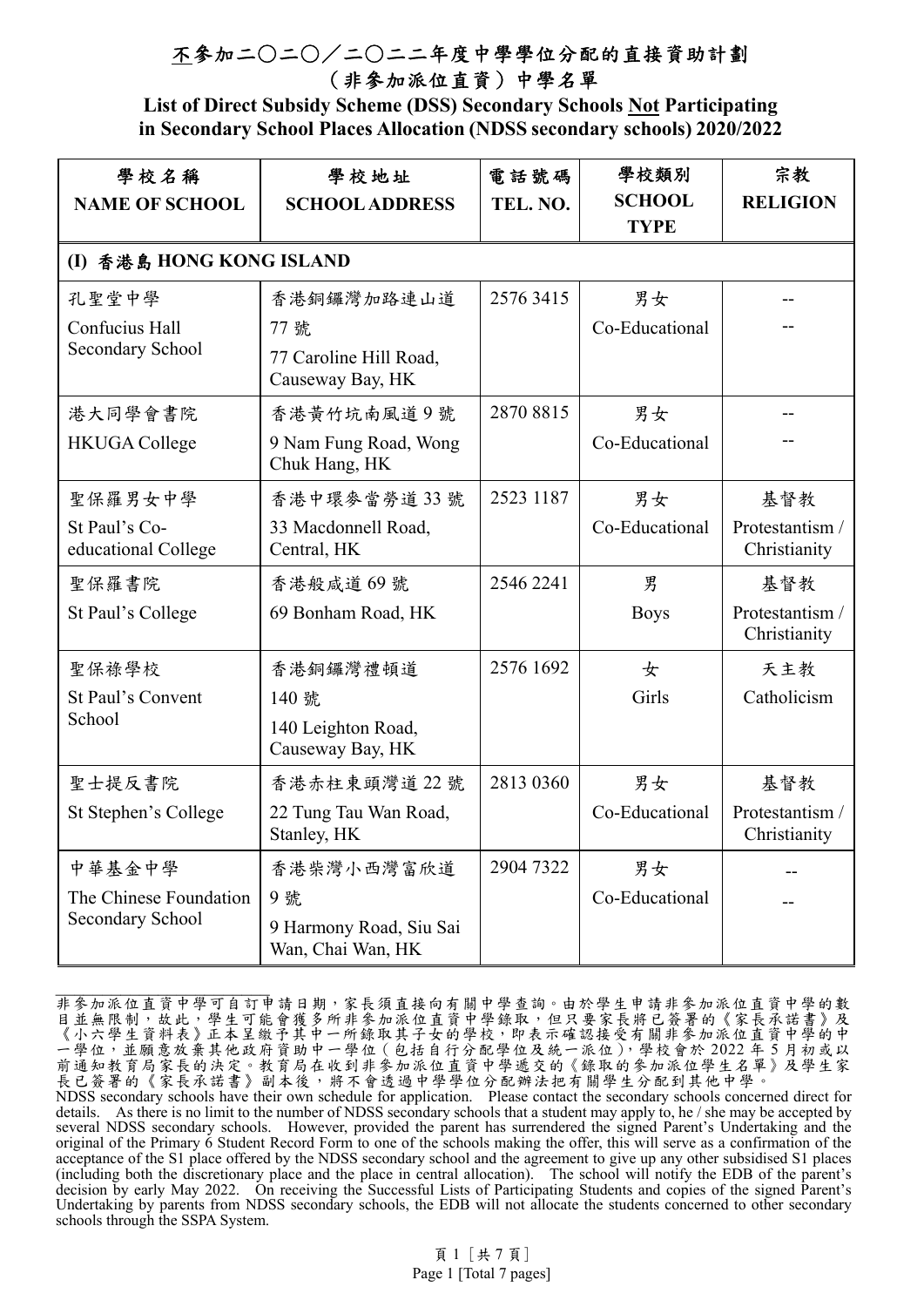**List of Direct Subsidy Scheme (DSS) Secondary Schools Not Participating in Secondary School Places Allocation (NDSS secondary schools) 2020/2022** 

| 學校名稱<br><b>NAME OF SCHOOL</b>                                                                                                                                                     | 學校地址<br><b>SCHOOL ADDRESS</b>                                                                                                                                                                        | 電話號碼<br>TEL. NO                     | 學校類別<br><b>SCHOOL</b><br><b>TYPE</b>                                 | 宗教<br><b>RELIGION</b>                  |
|-----------------------------------------------------------------------------------------------------------------------------------------------------------------------------------|------------------------------------------------------------------------------------------------------------------------------------------------------------------------------------------------------|-------------------------------------|----------------------------------------------------------------------|----------------------------------------|
| (I) 香港島 HONG KONG ISLAND                                                                                                                                                          |                                                                                                                                                                                                      |                                     |                                                                      |                                        |
| 中華基督教會公理<br>高中書院<br>The Church of Christ in<br>China Kung Lee<br>College                                                                                                          | 香港銅鑼灣大坑徑 17號<br>17 Tai Hang Drive,<br>Causeway Bay, HK                                                                                                                                               | 2577 5778                           | 男女<br>Co-Educational                                                 | 基督教<br>Protestantism /<br>Christianity |
| (II) 九龍 KOWLOON                                                                                                                                                                   |                                                                                                                                                                                                      |                                     |                                                                      |                                        |
| 地利亞修女紀念學校<br>(百老匯)<br>Delia Memorial School<br>(Broadway)<br>地利亞修女紀念學校<br>(吉利徑)<br>Delia Memorial School<br>(Glee Path)<br>地利亞修女紀念學校<br>(協和)<br>Delia Memorial School<br>(Hip Wo) | 九龍美孚新邨百老匯街<br>$80 - 86$ 號<br>80-86 Broadway, Mei Foo<br>Sun Chuen, Kln<br>九龍美孚新邨吉利徑<br>$1 - 3$ 號<br>1-3 Glee Path, Mei Foo<br>Sun Chuen, Kln<br>九龍觀塘協和街 221號<br>221 Hip Wo Street, Kwun<br>Tong, Kln | 2742 2028<br>2741 5239<br>2342 3198 | 男女<br>Co-Educational<br>男女<br>Co-Educational<br>男女<br>Co-Educational |                                        |
| 地利亞修女紀念學校<br>(協和二中)<br>Delia Memorial School<br>(Hip Wo No.2 College)                                                                                                             | 九龍觀塘協和街 223號<br>223 Hip Wo Street, Kwun<br>Tong, Kln                                                                                                                                                 | 2389 6299                           | 男女<br>Co-Educational                                                 |                                        |

非參加派位直資中學可自訂申請日期,家長須直接向有關中學查詢。由於學生申請非參加派位直資中學的數 目並無限制,故此,學生可能會獲多所非參加派位直資中學錄取,但只要家長將已簽署的《家長承諾書》及 《小六學生資料表》正本呈繳予其中一所錄取其子女的學校,即表示確認接受有關非參加派位直資中學的中 一學位,並願意放棄其他政府資助中一學位(包括自行分配學位及統一派位),學校會於 2022 年 5 月初或以 前通知教育局家長的決定。教育局在收到非參加派位直資中學遞交的《錄取的參加派位學生名單》及學生家 長已簽署的《家長承諾書》副本後,將不會透過中學學位分配辦法把有關學生分配到其他中學。 NDSS secondary schools have their own schedule for application. Please contact the secondary schools concerned direct for details. As there is no limit to the number of NDSS secondary schools that a student may apply to, he / she may be accepted by several NDSS secondary schools. However, provided the parent has surrendered the signed Parent's Undertaking and the original of the Primary 6 Student Record Form to one of the schools making the offer, this will serve as a confirmation of the acceptance of the S1 place offered by the NDSS secondary school and the agreement to give up any other subsidised S1 places (including both the discretionary place and the place in central allocation). The school will notify the EDB of the parent's decision by early May 2022. On receiving the Successful Lists of Participating Students and copies of the signed Parent's Undertaking by parents from NDSS secondary schools, the EDB will not allocate the students concerned to other secondary schools through the SSPA System.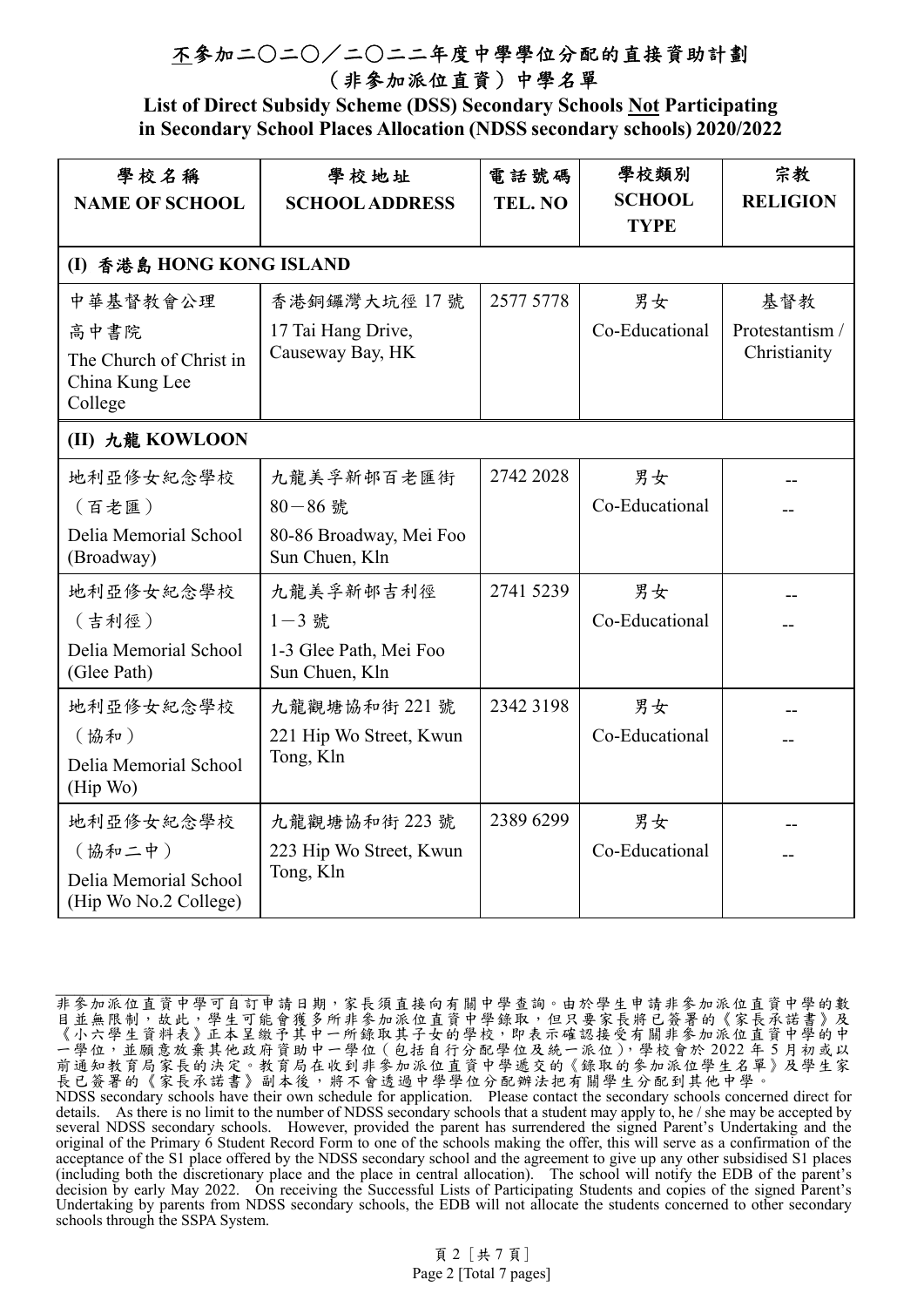**List of Direct Subsidy Scheme (DSS) Secondary Schools Not Participating in Secondary School Places Allocation (NDSS secondary schools) 2020/2022** 

| 學校名稱<br><b>NAME OF SCHOOL</b>                     | 學校地址<br><b>SCHOOL ADDRESS</b>       | 電話號碼<br>TEL. NO | 學校類別<br><b>SCHOOL</b><br><b>TYPE</b> | 宗教<br><b>RELIGION</b>           |
|---------------------------------------------------|-------------------------------------|-----------------|--------------------------------------|---------------------------------|
| (II) 九龍 KOWLOON                                   |                                     |                 |                                      |                                 |
| 拔萃男書院                                             | 九龍旺角亞皆老街                            | 2768 5659       | 男                                    | 基督教                             |
| Diocesan Boys' School                             | 131 號                               |                 | <b>Boys</b>                          | Protestantism /                 |
|                                                   | 131 Argyle Street,<br>Mongkok, Kln  |                 |                                      | Christianity                    |
| 拔萃女書院                                             | 九龍佐敦道1號                             | 22779100        | 女                                    | 基督教                             |
| Diocesan Girls' School                            | 1 Jordan Road, Kln                  |                 | Girls                                | Protestantism /<br>Christianity |
| 基督教中國佈道會                                          | 九龍觀塘利安里6號                           | 2372 0033       | 男女                                   | 基督教                             |
| 聖道迦南書院                                            | 6 Lee On Lane, Kwun                 |                 | Co-Educational                       | Protestantism /                 |
| <b>ECF Saint Too Canaan</b><br>College            | Tong, Kln                           |                 |                                      | Christianity                    |
| 福建中學                                              | 九龍觀塘振華道 83號                         | 2578 1745       | 男女                                   |                                 |
| <b>Fukien Secondary</b><br>School                 | 83 Chun Wah Road, Kwun<br>Tong, Kln |                 | Co-Educational                       |                                 |
| 德望學校                                              | 九龍清水灣道 303號                         | 2321 0250       | 女                                    | 天主教                             |
| Good Hope School                                  | 303 Clear Water Bay<br>Road, Kln    |                 | Girls                                | Catholicism                     |
| 協恩中學                                              | 九龍九龍城農圃道1號                          | 2711 0862       | 女                                    | 基督教                             |
| Heep Yunn School                                  | 1 Farm Road, Kowloon<br>City, Kln   |                 | Girls                                | Protestantism /<br>Christianity |
| 香港兆基創意書院                                          | 九龍聯合道135號                           | 2180 9595       | 男女                                   |                                 |
| <b>HKICC Lee Shau Kee</b><br>School of Creativity | 135 Junction Road, Kln              |                 | Co-Educational                       |                                 |

非參加派位直資中學可自訂申請日期,家長須直接向有關中學查詢。由於學生申請非參加派位直資中學的數 目並無限制,故此,學生可能會獲多所非參加派位直資中學錄取,但只要家長將已簽署的《家長承諾書》及 《小六學生資料表》正本呈繳予其中一所錄取其子女的學校,即表示確認接受有關非參加派位直資中學的中 一學位,並願意放棄其他政府資助中一學位(包括自行分配學位及統一派位),學校會於 2022 年 5 月初或以 前通知教育局家長的決定。教育局在收到非參加派位直資中學遞交的《錄取的參加派位學生名單》及學生家 長已簽署的《家長承諾書》副本後,將不會透過中學學位分配辦法把有關學生分配到其他中學。 NDSS secondary schools have their own schedule for application. Please contact the secondary schools concerned direct for details. As there is no limit to the number of NDSS secondary schools that a student may apply to, he / she may be accepted by several NDSS secondary schools. However, provided the parent has surrendered the signed Parent's Undertaking and the original of the Primary 6 Student Record Form to one of the schools making the offer, this will serve as a confirmation of the acceptance of the S1 place offered by the NDSS secondary school and the agreement to give up any other subsidised S1 places

(including both the discretionary place and the place in central allocation). The school will notify the EDB of the parent's decision by early May 2022. On receiving the Successful Lists of Participating Students and copies of the signed Parent's Undertaking by parents from NDSS secondary schools, the EDB will not allocate the students concerned to other secondary schools through the SSPA System.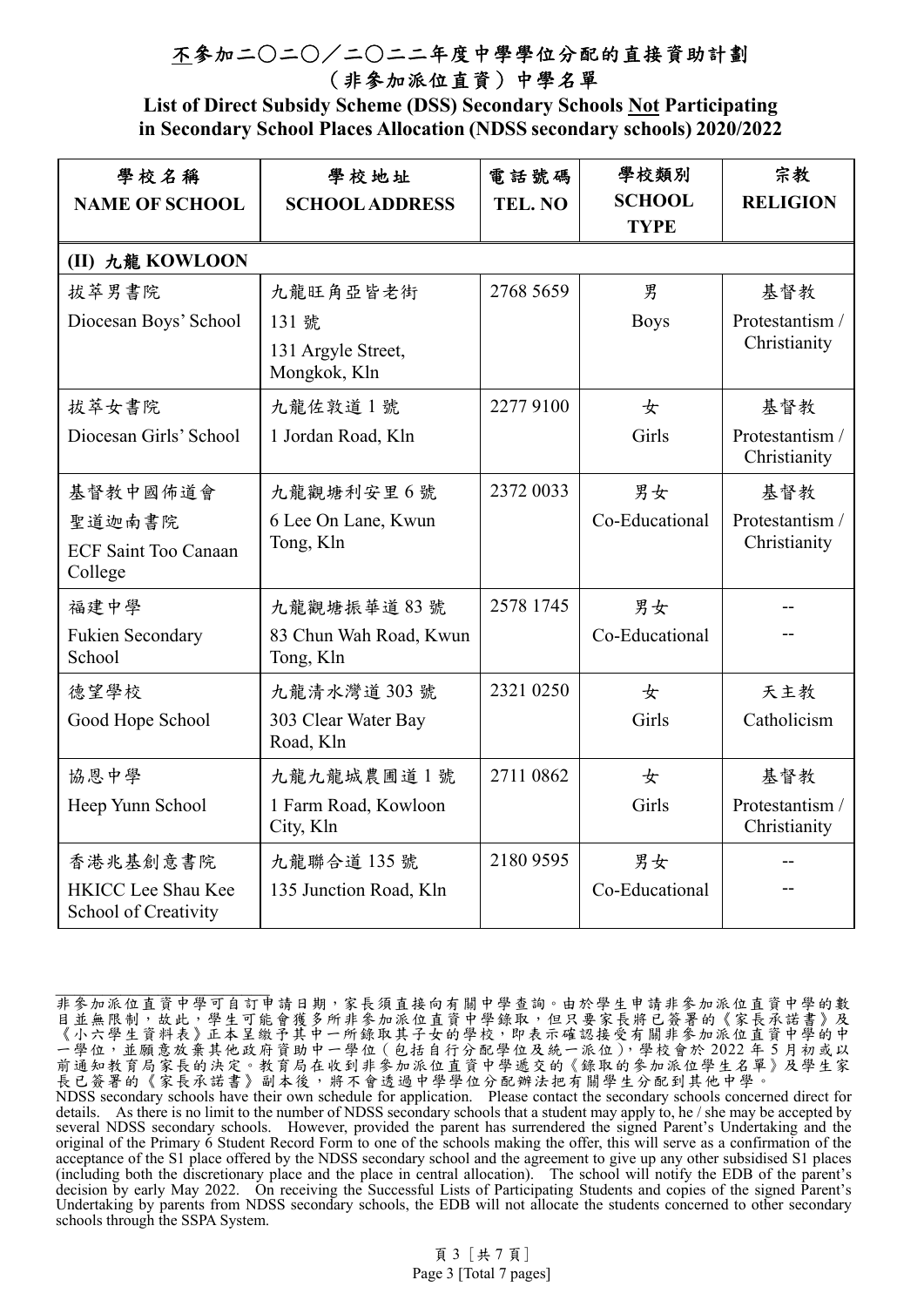**List of Direct Subsidy Scheme (DSS) Secondary Schools Not Participating in Secondary School Places Allocation (NDSS secondary schools) 2020/2022** 

| 學校名稱<br><b>NAME OF SCHOOL</b>                                                      | 學校地址<br><b>SCHOOL ADDRESS</b>             | 電話號碼<br>TEL. NO. | 學校類別<br><b>SCHOOL</b><br><b>TYPE</b> | 宗教<br><b>RELIGION</b>           |
|------------------------------------------------------------------------------------|-------------------------------------------|------------------|--------------------------------------|---------------------------------|
| (II) 九龍 KOWLOON                                                                    |                                           |                  |                                      |                                 |
| 香港管理專業協會                                                                           | 九龍旺角 (西) 海泓道                              | 2626 9100        | 男女                                   |                                 |
| 李國寶中學                                                                              | 8 號                                       |                  | Co-Educational                       |                                 |
| <b>HKMA David Li Kwok</b><br>Po College                                            | 8 Hoi Wang Road,<br>Mongkok (West), Kln   |                  |                                      |                                 |
| 保良局顏寶鈴書院                                                                           | 九龍土瓜灣崇安街 26號                              | 2462 3932        | 男女                                   |                                 |
| Po Leung Kuk Ngan Po<br>Ling College                                               | 26 Sung On Street,<br>Tokwawan, Kln       |                  | Co-Educational                       |                                 |
| 聖瑪加利男女英文                                                                           | 西九龍深旺道33號                                 | 2396 6675        | 男女                                   | 天主教                             |
| 中小學                                                                                | 33 Sham Mong Road,                        |                  | Co-Educational                       | Catholicism                     |
| St Margaret's Co-<br>educational English<br><b>Secondary and Primary</b><br>School | West Kln                                  |                  |                                      |                                 |
| 基督教崇真中學                                                                            | 九龍長沙灣荔康街8號                                | 2728 8727        | 男女                                   | 基督教                             |
| Tsung Tsin Christian<br>Academy                                                    | 8 Lai Hong Street, Cheung<br>Sha Wan, Kln |                  | Co-Educational                       | Protestantism /<br>Christianity |
| 滙基書院 (東九龍)                                                                         | 九龍觀塘利安里2號                                 | 2343 6677        | 男女                                   | 基督教                             |
| <b>United Christian</b><br>College (Kowloon East)                                  | 2 Lee On Lane, Kwun<br>Tong, Kln          |                  | Co-Educational                       | Protestantism /<br>Christianity |
| 英華書院                                                                               | 九龍深水埗英華街1號                                | 23368838         | 男                                    | 基督教                             |
| Ying Wa College                                                                    | 1 Ying Wa Street,<br>Shamshuipo, Kln      |                  | <b>Boys</b>                          | Protestantism /<br>Christianity |

非參加派位直資中學可自訂申請日期,家長須直接向有關中學查詢。由於學生申請非參加派位直資中學的數 目並無限制,故此,學生可能會獲多所非參加派位直資中學錄取,但只要家長將已簽署的《家長承諾書》及 《小六學生資料表》正本呈繳予其中一所錄取其子女的學校,即表示確認接受有關非參加派位直資中學的中 一學位,並願意放棄其他政府資助中一學位(包括自行分配學位及統一派位),學校會於 2022 年 5 月初或以 前通知教育局家長的決定。教育局在收到非參加派位直資中學遞交的《錄取的參加派位學生名單》及學生家 長已簽署的《家長承諾書》副本後,將不會透過中學學位分配辦法把有關學生分配到其他中學。 NDSS secondary schools have their own schedule for application. Please contact the secondary schools concerned direct for details. As there is no limit to the number of NDSS secondary schools that a student may apply to, he / she may be accepted by several NDSS secondary schools. However, provided the parent has surrendered the signed Parent's Undertaking and the original of the Primary 6 Student Record Form to one of the schools making the offer, this will serve as a confirmation of the acceptance of the S1 place offered by the NDSS secondary school and the agreement to give up any other subsidised S1 places (including both the discretionary place and the place in central allocation). The school will notify the EDB of the parent's decision by early May 2022. On receiving the Successful Lists of Participating Students and copies of the signed Parent's Undertaking by parents from NDSS secondary schools, the EDB will not allocate the students concerned to other secondary schools through the SSPA System.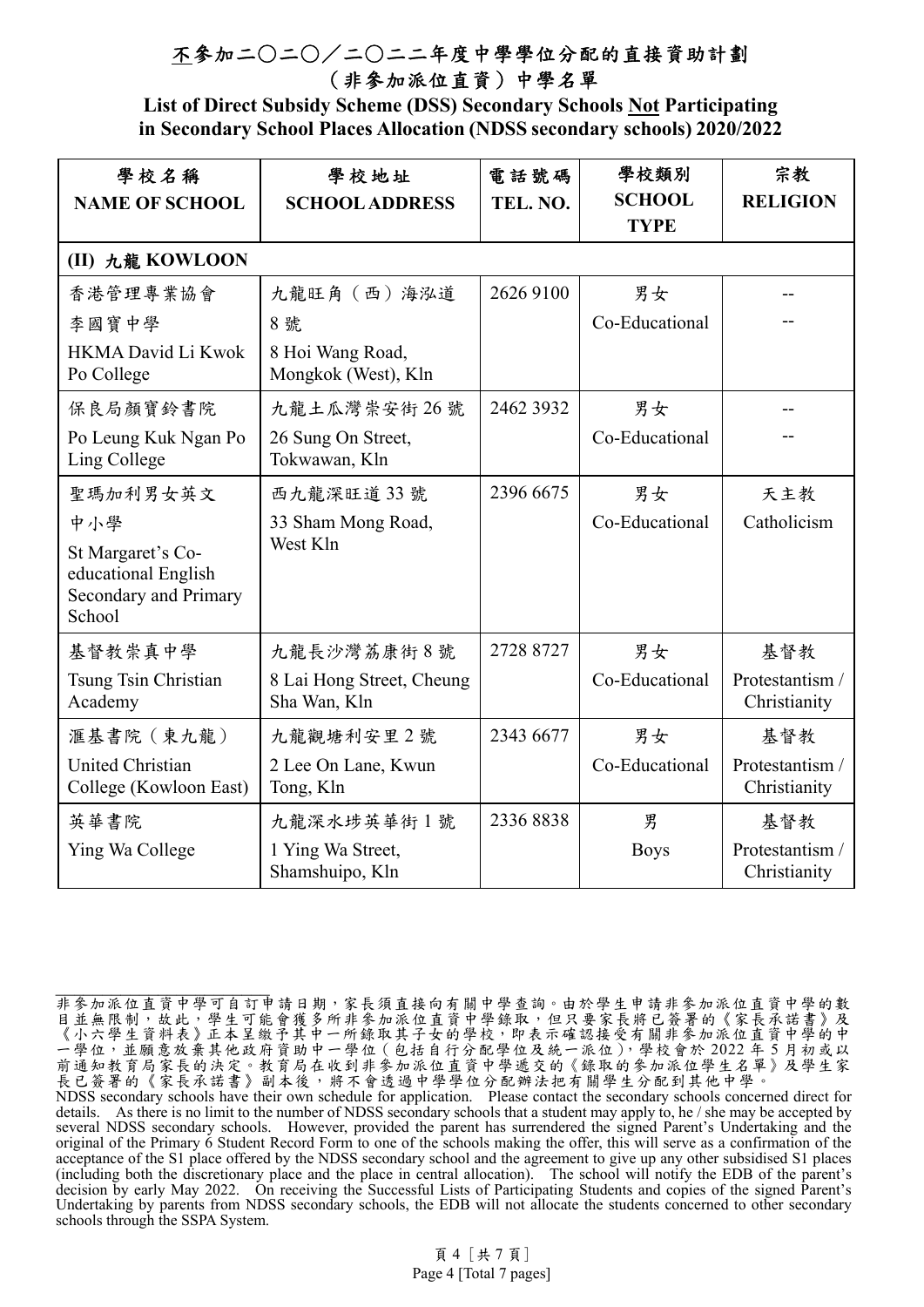**List of Direct Subsidy Scheme (DSS) Secondary Schools Not Participating in Secondary School Places Allocation (NDSS secondary schools) 2020/2022** 

| 學校名稱<br><b>NAME OF SCHOOL</b>                          | 學校地址<br><b>SCHOOL ADDRESS</b>                                            | 電話號碼<br>TEL. NO. | 學校類別<br><b>SCHOOL</b><br><b>TYPE</b> | 宗教<br><b>RELIGION</b>                  |
|--------------------------------------------------------|--------------------------------------------------------------------------|------------------|--------------------------------------|----------------------------------------|
| (III) 新界 NEW TERRITORIES                               |                                                                          |                  |                                      |                                        |
| 佛教筏可紀念中學<br><b>Buddhist Fat Ho</b><br>Memorial College | 新界大嶼山大澳大澳道<br>99 號<br>99 Tai O Road, Tai O,<br>Lantau Island, NT         | 2985 5365        | 男女<br>Co-Educational                 | 佛教<br><b>Buddhism</b>                  |
| 明愛華德中書院<br>Caritas Charles Vath<br>College             | 新界大嶼山東涌松逸街<br>4號<br>4 Chung Yat Street, Tung<br>Chung, Lantau Island, NT | 2988 8821        | 男女<br>Co-Educational                 | 天主教<br>Catholicism                     |
| 中華基督教青年會<br>中學<br>Chinese YMCA<br>Secondary School     | 新界元朗天水圍天富苑<br>Tin Fu Court, Tin Shui<br>Wai, Yuen Long, NT               | 2540 8650        | 男女<br>Co-Educational                 | 基督教<br>Protestantism /<br>Christianity |
| 啟思中學<br><b>Creative Secondary</b><br>School            | 新界將軍澳蓬萊路3號<br>3 Pung Loi Road, Tseung<br>Kwan O, NT                      | 2336 0233        | 男女<br>Co-Educational                 |                                        |
| 基督教香港信義會<br>宏信書院<br><b>ELCHK</b> Lutheran<br>Academy   | 新界元朗欖口村路 25號<br>25 Lam Hau Tsuen Road,<br>Yuen Long, NT                  | 8208 2092        | 男女<br>Co-Educational                 | 基督教<br>Protestantism /<br>Christianity |
| 播道書院<br><b>Evangel College</b>                         | 新界將軍澳至善街7號<br>7 Chi Shin Street, Tseung<br>Kwan O, NT                    | 2366 1802        | 男女<br>Co-Educational                 | 基督教<br>Protestantism /<br>Christianity |

非參加派位直資中學可自訂申請日期,家長須直接向有關中學查詢。由於學生申請非參加派位直資中學的數 目並無限制,故此,學生可能會獲多所非參加派位直資中學錄取,但只要家長將已簽署的《家長承諾書》及 《小六學生資料表》正本呈繳予其中一所錄取其子女的學校,即表示確認接受有關非參加派位直資中學的中 一學位,並願意放棄其他政府資助中一學位(包括自行分配學位及統一派位),學校會於 2022 年 5 月初或以 前通知教育局家長的決定。教育局在收到非參加派位直資中學遞交的《錄取的參加派位學生名單》及學生家 長已簽署的《家長承諾書》副本後,將不會透過中學學位分配辦法把有關學生分配到其他中學。 NDSS secondary schools have their own schedule for application. Please contact the secondary schools concerned direct for details. As there is no limit to the number of NDSS secondary schools that a student may apply to, he / she may be accepted by several NDSS secondary schools. However, provided the parent has surrendered the signed Parent's Undertaking and the original of the Primary 6 Student Record Form to one of the schools making the offer, this will serve as a confirmation of the acceptance of the S1 place offered by the NDSS secondary school and the agreement to give up any other subsidised S1 places (including both the discretionary place and the place in central allocation). The school will notify the EDB of the parent's

decision by early May 2022. On receiving the Successful Lists of Participating Students and copies of the signed Parent's Undertaking by parents from NDSS secondary schools, the EDB will not allocate the students concerned to other secondary schools through the SSPA System.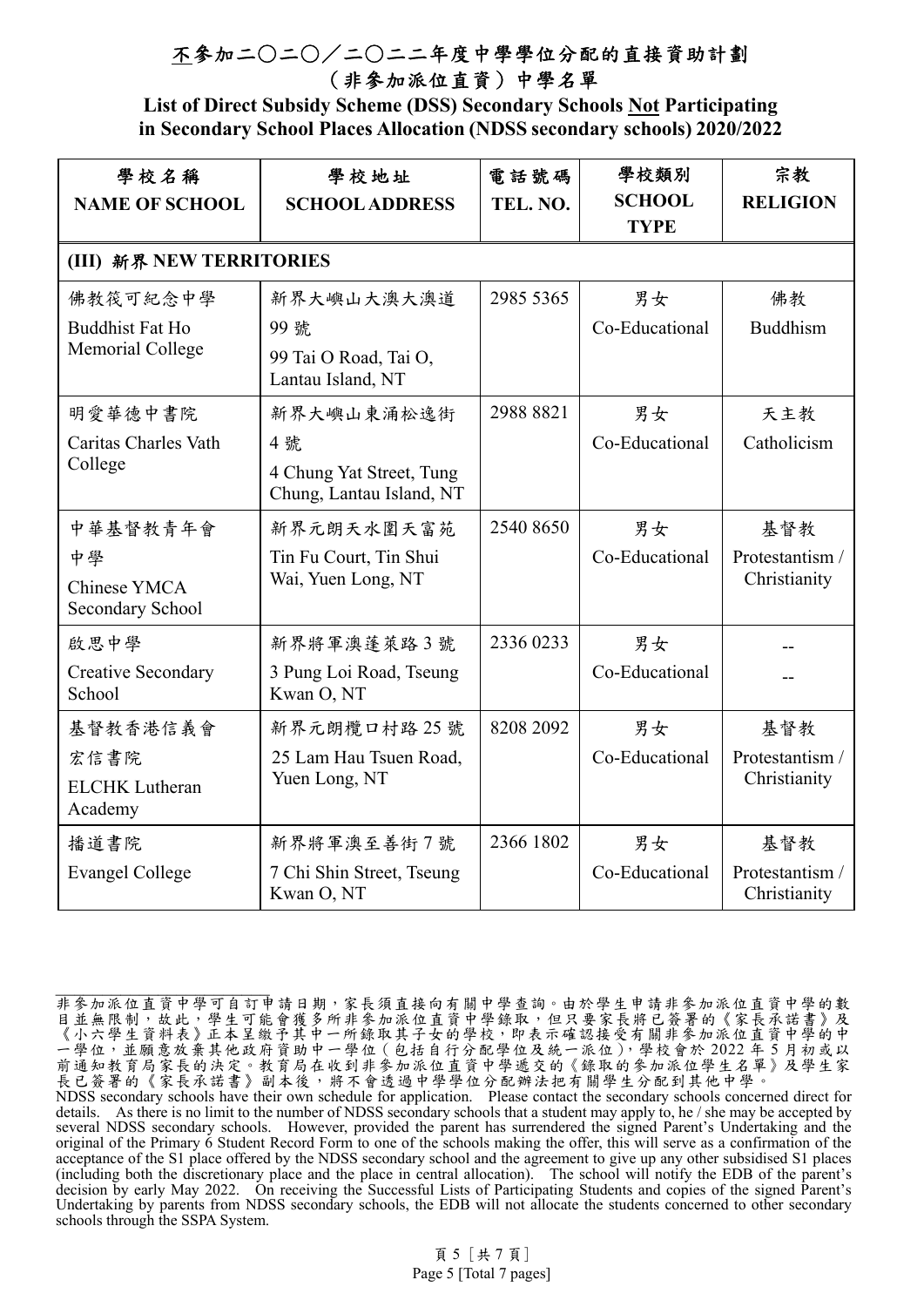**List of Direct Subsidy Scheme (DSS) Secondary Schools Not Participating in Secondary School Places Allocation (NDSS secondary schools) 2020/2022** 

| 學校名稱<br><b>NAME OF SCHOOL</b>                                 | 學校地址<br><b>SCHOOL ADDRESS</b>                                | 電話號碼<br>TEL. NO. | 學校類別<br><b>SCHOOL</b><br><b>TYPE</b> | 宗教<br><b>RELIGION</b> |  |  |  |
|---------------------------------------------------------------|--------------------------------------------------------------|------------------|--------------------------------------|-----------------------|--|--|--|
|                                                               | (III) 新界 NEW TERRITORIES                                     |                  |                                      |                       |  |  |  |
| 優才 (楊殷有娣)                                                     | 新界將軍澳調景嶺                                                     | 2535 6867        | 男女                                   |                       |  |  |  |
| 書院                                                            | 嶺光街10號                                                       |                  | Co-Educational                       |                       |  |  |  |
| G.T. (Ellen Yeung)<br>College                                 | 10 Ling Kwong Street, Tiu<br>Keng Leng, Tseung Kwan<br>O, NT |                  |                                      |                       |  |  |  |
| 香港浸會大學附屬                                                      | 新界沙田石門安睦里                                                    | 2637 2270        | 男女                                   | 基督教                   |  |  |  |
| 學校王錦輝中小學                                                      | 6號                                                           |                  | Co-Educational                       | Protestantism /       |  |  |  |
| <b>HKBUAS Wong Kam</b><br>Fai Secondary and<br>Primary School | 6 On Muk Lane, Shek<br>Mun, Shatin, NT                       |                  |                                      | Christianity          |  |  |  |
| 香港華人基督教聯會                                                     | 新界將軍澳調景嶺                                                     | 2337 2123        | 男女                                   | 基督教                   |  |  |  |
| 真道書院                                                          | 勤學里1號                                                        |                  | Co-Educational                       | Protestantism /       |  |  |  |
| <b>HKCCCU</b> Logos<br>Academy                                | 1 Kan Hok Lane, Tiu<br>Keng Leng, Tseung Kwan<br>O, NT       |                  |                                      | Christianity          |  |  |  |
| 香港青年協會李兆基                                                     | 新界元朗天水圍天葵路                                                   | 2146 1128        | 男女                                   |                       |  |  |  |
| 書院                                                            | 12 號                                                         |                  | Co-Educational                       |                       |  |  |  |
| HKFYG Lee Shau Kee<br>College                                 | 12 Tin Kwai Road, Tin<br>Shui Wai, Yuen Long, NT             |                  |                                      |                       |  |  |  |
| 林大輝中學                                                         | 新界沙田銀城街 25號                                                  | 2786 1990        | 男女                                   |                       |  |  |  |
| Lam Tai Fai College                                           | 25 Ngan Shing Street,<br>Shatin, NT                          |                  | Co-Educational                       |                       |  |  |  |
| 羅定邦中學                                                         | 新界大埔馬聰路8號                                                    | 2685 1210        | 男女                                   |                       |  |  |  |
| Law Ting Pong<br>Secondary School                             | 8 Ma Chung Road, Tai Po,<br><b>NT</b>                        |                  | Co-Educational                       |                       |  |  |  |

非參加派位直資中學可自訂申請日期,家長須直接向有關中學查詢。由於學生申請非參加派位直資中學的數 目並無限制,故此,學生可能會獲多所非參加派位直資中學錄取,但只要家長將已簽署的《家長承諾書》及 《小六學生資料表》正本呈繳予其中一所錄取其子女的學校,即表示確認接受有關非參加派位直資中學的中 一學位,並願意放棄其他政府資助中一學位(包括自行分配學位及統一派位),學校會於 2022 年 5 月初或以 前通知教育局家長的決定。教育局在收到非參加派位直資中學遞交的《錄取的參加派位學生名單》及學生家 長已簽署的《家長承諾書》副本後,將不會透過中學學位分配辦法把有關學生分配到其他中學。 NDSS secondary schools have their own schedule for application. Please contact the secondary schools concerned direct for details. As there is no limit to the number of NDSS secondary schools that a student may apply to, he / she may be accepted by several NDSS secondary schools. However, provided the parent has surrendered the signed Parent's Undertaking and the original of the Primary 6 Student Record Form to one of the schools making the offer, this will serve as a confirmation of the acceptance of the S1 place offered by the NDSS secondary school and the agreement to give up any other subsidised S1 places (including both the discretionary place and the place in central allocation). The school will notify the EDB of the parent's decision by early May 2022. On receiving the Successful Lists of Participating Students and copies of the signed Parent's Undertaking by parents from NDSS secondary schools, the EDB will not allocate the students concerned to other secondary schools through the SSPA System.